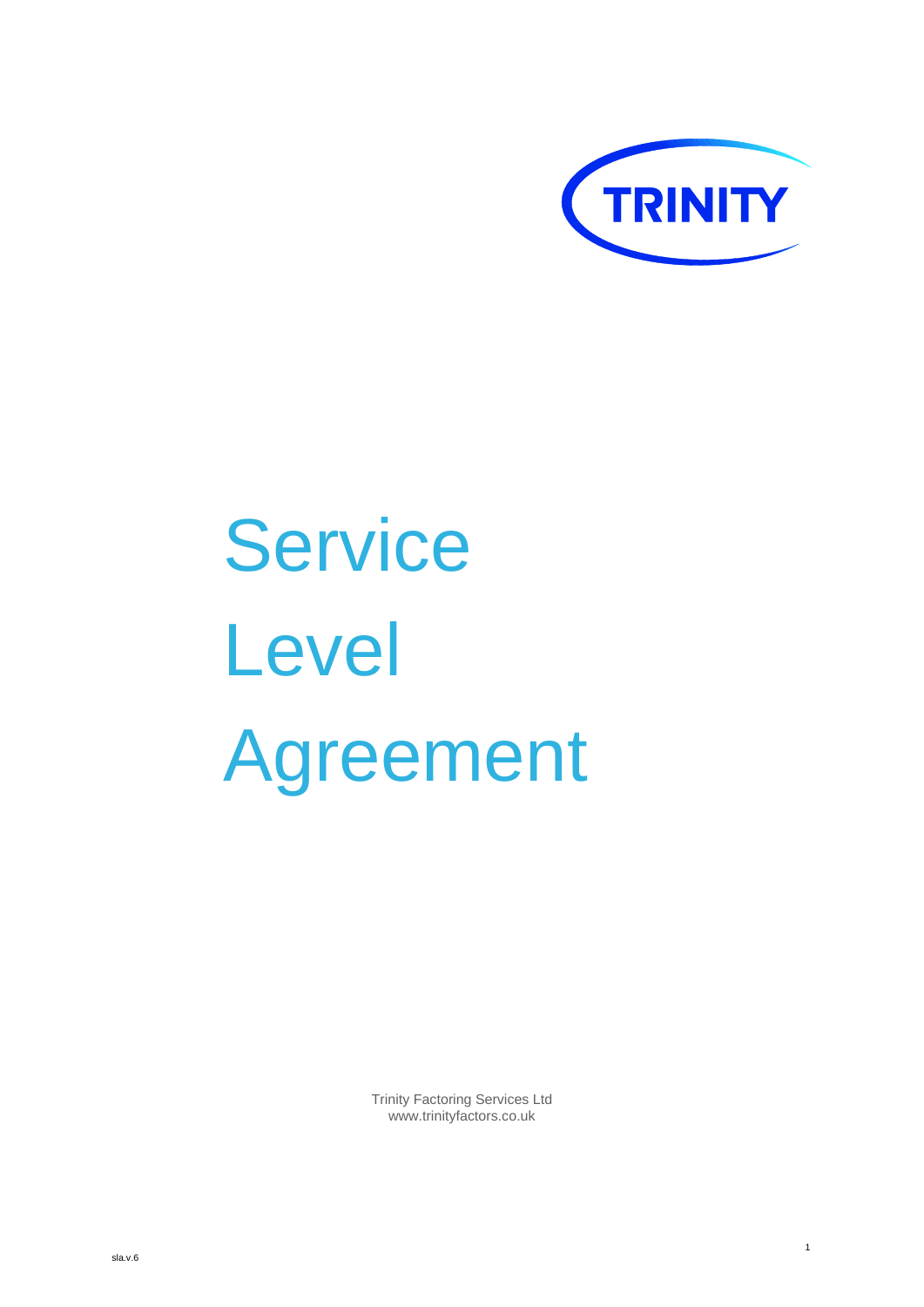# **Factoring – Service Level Agreement**

The following information outlines the minimum service level that Trinity Factoring Services Ltd will provide during the course of our management.

Our written statement of services is made up of three sections; welcome letter & annual budget, both site specific and our service level agreement. All three should be read together to give details of our factoring service. Our service level agreement will be updated periodically with the latest version available on our website.

Trinity Factoring Services Ltd is registered to carry out property management services (factoring) under the Property Factors (Scotland) Act 2011 – Registration No. PF000170.

#### **Communications**

#### By Phone

We will endeavour to return telephone calls the same day. We have dedicated departments that will efficiently deal with your enquiry within agreed timescales. Our standard opening times are Monday, Tuesday & Thursday, 9am – 5.30pm, Wednesday 9.30am – 5.30pm & Friday 9am – 5pm.

#### **Written**

We will endeavour to give a full reply to all written correspondence within 7 working days. If we cannot give a full reply within this timescale we will give an indication of response time.

#### Proprietors' Associations

We fully support the formation of a Proprietors' Association to help aid the communication between proprietors and factor. We can provide guidance on how to set up an Association.

#### **Maintenance / Repairs**

It is the responsibly of the co-proprietors to ensure that the property does not pose a risk to proprietors or any third parties. We expect proprietors to notify us promptly of any item of common property needing repair or maintenance. This should be reported to us either in writing – [admin@trinityfactors.co.uk,](mailto:admin@trinityfactors.co.uk) by telephone 0131 447 9911 / 01224641010 or in-person at our offices giving as much detail as possible about the issue.

We aim to have emergency repairs carried out within 4 hours of notification within normal working hours. We aim to have all standard jobbing repairs carried out within 3 working days of notification. There may be circumstances outwith our control when these timescales cannot be achieved ie severe weather, access restrictions, lack of funds etc.

Where we require authorisation and advance funding to proceed with major works we will write to proprietors providing details of all estimates received and a specification of the works proposed. Legislation allows for repairs to be instructed providing a majority agreement is obtained however we will not be in a position to instruct repairs on this basis without the necessary funds being in place. We offer 24hr cover subject to an additional fee payable annually.

# **Periodic Site Visits**

During our visit we will carry out a visual check of the external common fabric and internal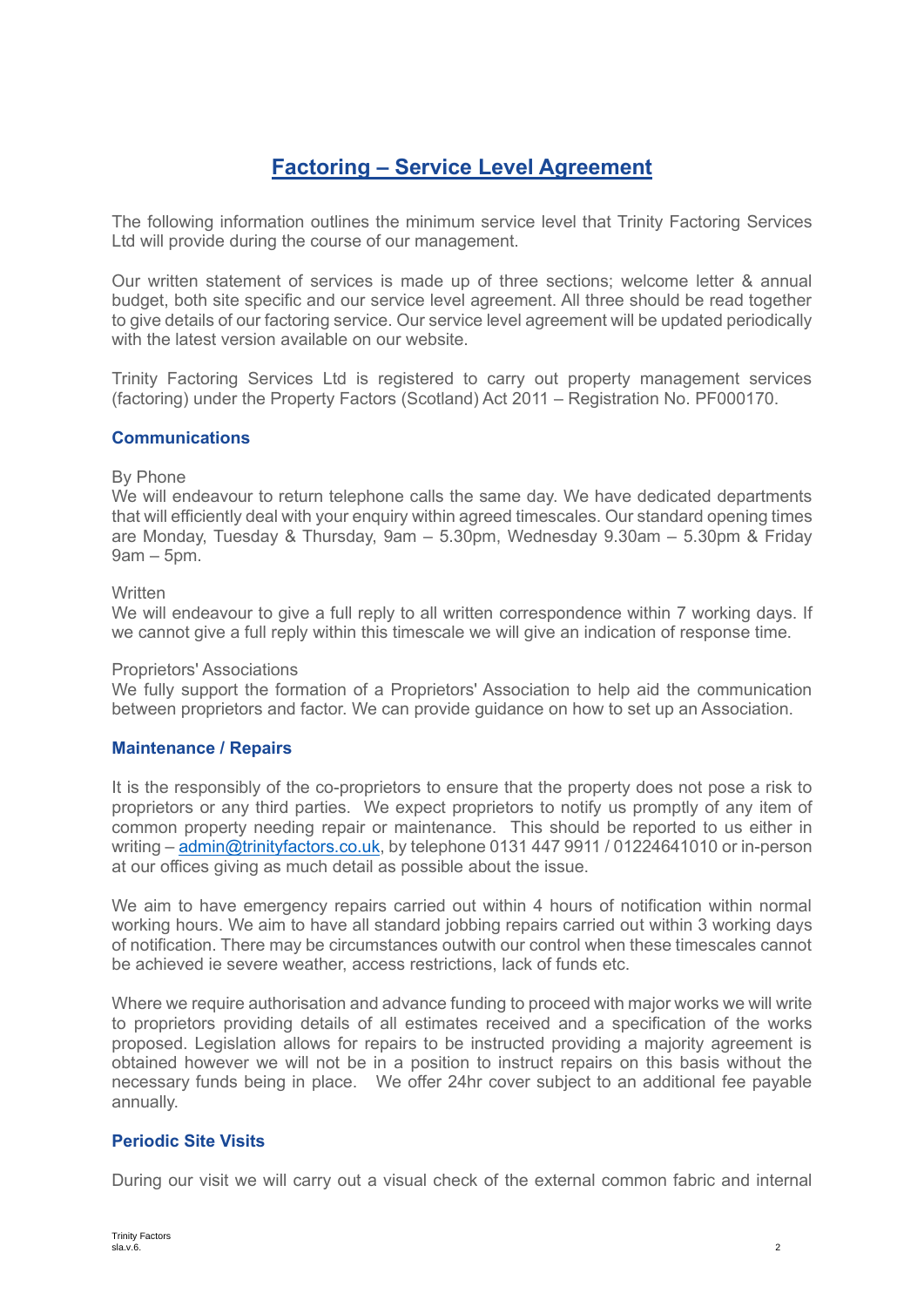parts (subject to access) and common grounds. If appropriate we will report our observations to proprietors to seek your views or instruction. Our visits are not risk assessments of the property and do not constitute a survey. If this type of inspection is required proprietors should give us separate instructions.

# **Contractors**

All instructions to contractors and service providers are given by us as 'Agent' on behalf of the co-proprietors. We will appoint contractors and service supplier who we believe are qualified and suitable to carry out common works and services. We operate an approved list of contractors and service providers all with public liability insurance. These contractors, who are all independent of Trinity Factors, must maintain a high level of service which is monitored to ensure good levels of workmanship and safety standards.

# **Accounting**

We will prepare an estimated annual expenditure budget at the start of each financial year. The budget is levied in advance and is development specific. Following the end of the financial year we will issue each proprietor with a budget reconciliation statement showing budgeted against actual expenditure. The budget reconciliation statement will show how actual costs have been apportioned between proprietors. Copies of all invoices and other financial information will be available for a period of 12 months following the end of the financial year. Original invoices can be inspected by appointment in our office.

The annual budget invoice will be issued to proprietors annually unless otherwise agreed by the proprietors.

Proprietors can access their factoring account via our factoring portal on our website.

# **Payment Terms**

All invoices issued are due to be paid within 21 days of the date of issue unless stated otherwise. The invoice will provide details of the payment options available. If payment is not received by the due date we will issue a reminder. If the payment is still outstanding 14 days after the issue of the reminder we will apply an administration charge of £40.00 + VAT to your account and issue a final demand. If the payment is not received after the final demand we may register a Notice of Potential Liability for Costs against the property and commence legal action to recover the debt. All costs associated with the recovery of the debt will be charge to the debtor.

# **Client Funds**

All development funds will be held in a Trust Bank Account with the Bank of Scotland. This account will be interest bearing and the interest will be credited to the development account. In no circumstances will the bank account be allowed to be overdrawn and in the event that during the course of the year essential expenditure results in us operating significantly beyond the budget a further service charge will be issued to proprietors. All reserve / contingency funds collected are non-refundable should a proprietor sell.

# **Debt Recovery**

We have a robust debt recovery procedure and a copy is available on request. If one or more proprietors do not provide us with the required funds we may have to suspend services until such time as the development bank account has sufficient funds to pay ongoing liabilities. We may share this information with the other co-proprietors subject to data protection legislation.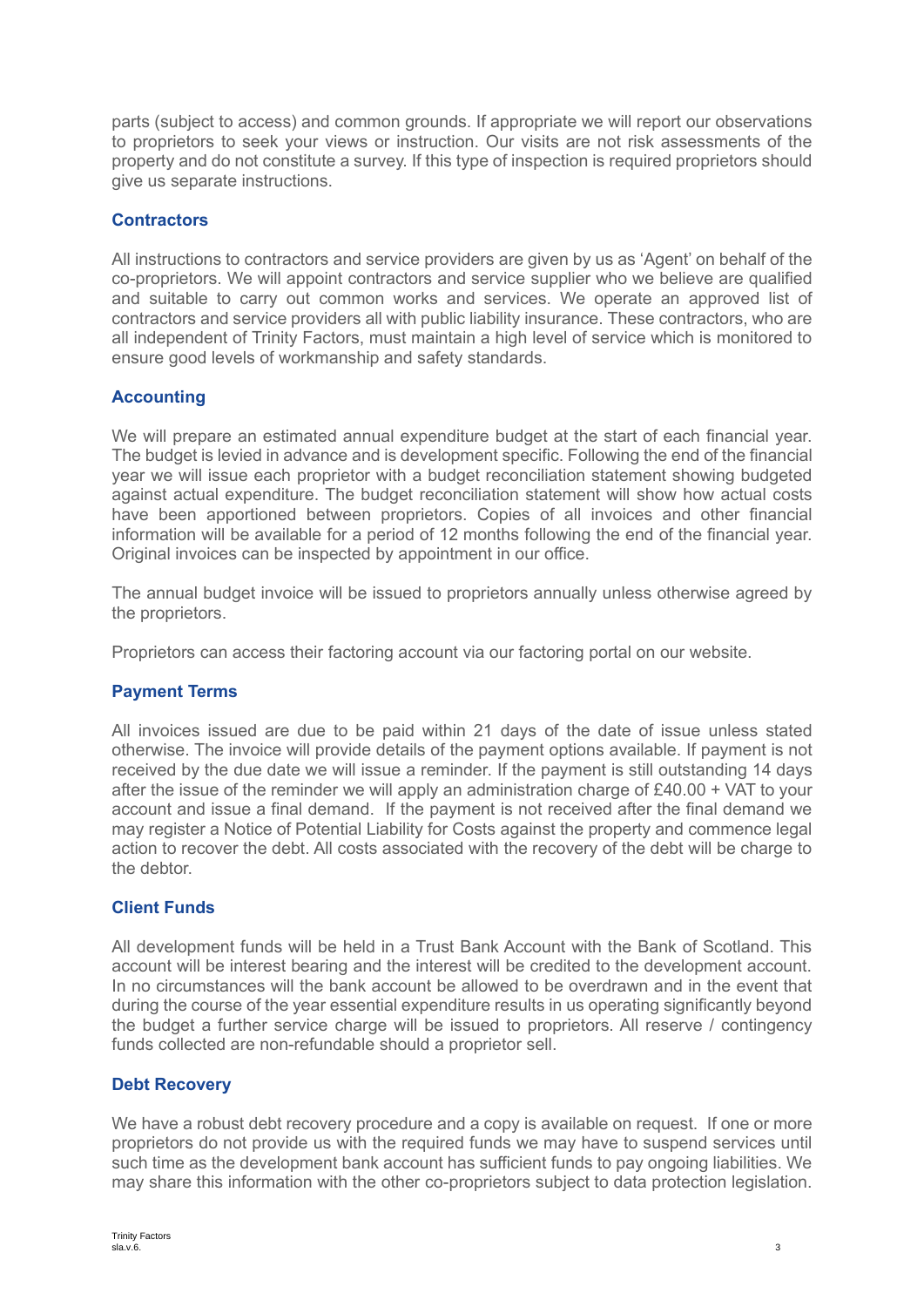If we are unable to recover a debt from a proprietor following all reasonable legal means we may spread the debt amongst the other co-proprietors.

#### **Insurance**

We will hold a common comprehensive buildings policy where there is a stipulation in your deed of conditions or if instructed by the proprietors. In order to comply with best practice guidelines we will also hold cover for Engineering and Property Owners Liability (POL) insurance.

Trinity Factoring Services Ltd is regulated and authorised directly by the Financial Conduct Authority (FCA) to conduct insurance business and as such has Agency Agreements with a variety of insurers from whom a commission (typically 20 – 25% of the pre-tax premium) is received in the normal course of insurance business.

Where Trinity Factors arrange the common buildings insurance policy on behalf of the coproprietors we will look to re-value the property for insurance purposes every 5yrs (subject to funds being available) unless we are instructed otherwise by a majority of proprietors.

If you require to make a claim on the block insurance policy please contact our Insurance Department 0131 447 9911.

#### **Management Fees**

Our Management Fee is for the provision of our core management service and is fixed for 12 months. The fee is reviewed at the start of each financial year and any change will be notified in writing to the proprietors.

#### **Sale Apportionment Fee**

Solicitors will normally ask us to provide them with details which they require to complete a property sale. We require 10 days' notice of the sale date from the seller's solicitor. We will always assist in this matter however as our management fee covers only the common management of the development we will charge a fee for this additional administration. The fee charged will depend on the type of property and will be advised to the solicitor and charged to the seller prior to final apportionment. We will hold a retention sum if we believe the actual expenditure is going to exceed the budgeted expenditure for the period.

# **Complaints Procedure**

We always aim to deliver the highest standard of service but sometimes there may be reason to complain. If your development Property Manager is unable to resolve your complaint to your satisfaction you can raise a formal complaint.

Step 1

If you wish to register a complaint please email complaints@trinityfactors.co.uk providing as much detail as possible. Alternatively, you can post your complaint to your local office.

We will aim to acknowledge your complaint within 5 working days. Our acknowledgement will give details of the person handling the complaint (normally a Senior Manager) and their contact information.

#### Step 2

The complaint handler will investigate your complaint and endeavour to provide a full written response within 20 working days of receiving your complaint. If we are unable to provide you